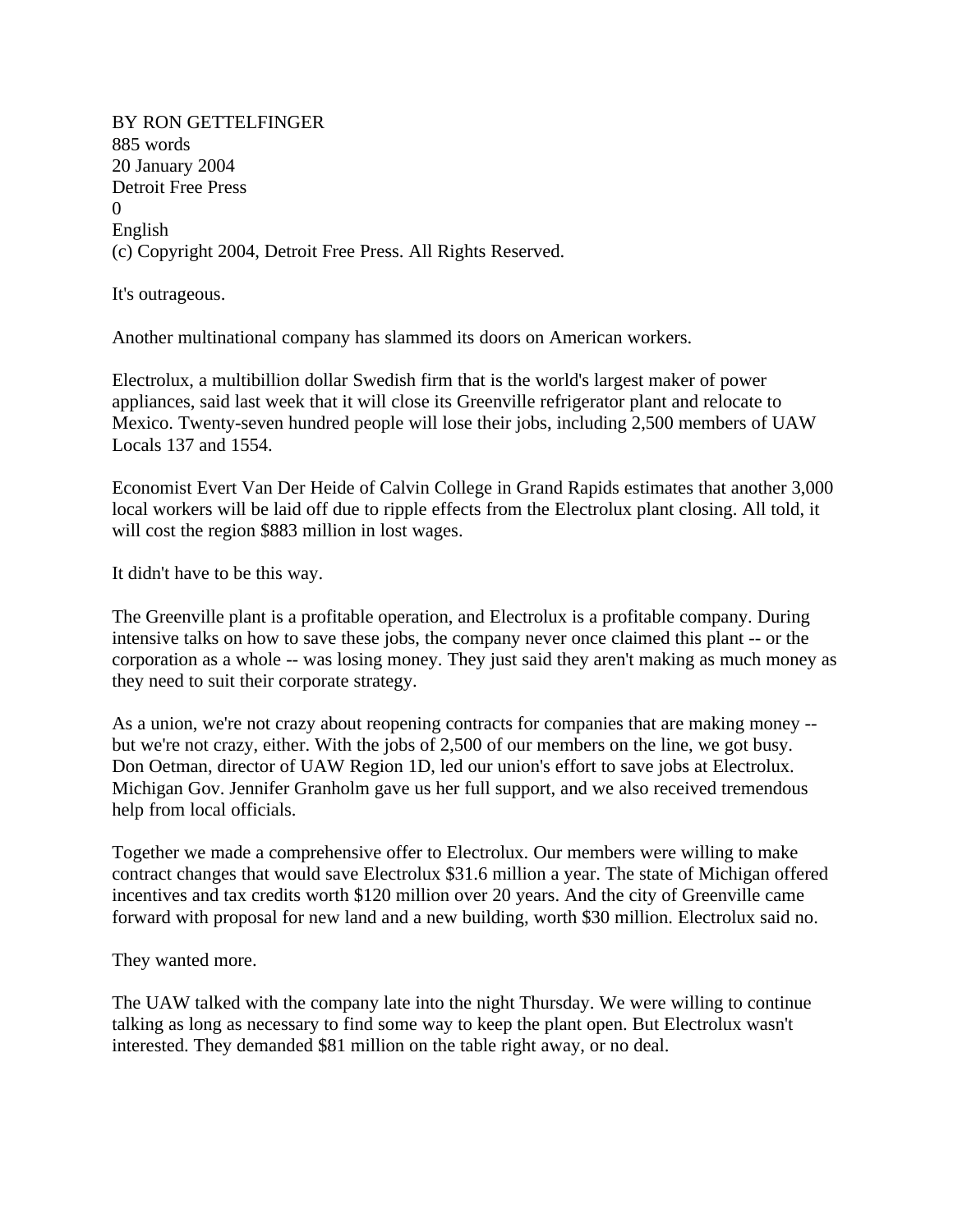In the end, the company refused to budge. That's why the plant is closing. It's a cold-blooded corporate decision, not a failure to cooperate on the part of our members or state or local officials.

Electrolux's move to Mexico is only the latest result of deeply flawed trade policies that have resulted in more than 30,000 manufacturing jobs lost in the Grand Rapids area since 2000. In fact, since the North American Free Trade Agreement (**NAFTA**) took effect in 1994, more than 700,000 U.S. jobs have disappeared, as scores of employers move to take advantage of low wages and a lax regulatory environment south of the border.

To help get **NAFTA** passed, its supporters claimed that the free movement of capital across national borders would help ease poverty and spur development in Mexico. That hasn't happened. In fact, real wages have been falling in Mexico, at the rate of 0.2 percent per year. But wait a second: If **NAFTA** has encouraged companies to shift jobs to Mexico, that increases the demand for Mexican labor. So shouldn't the free market be pushing Mexican wages up, not down?

There's the rub. **NAFTA** and other similar trade agreements have little to do with either free trade or free markets. They're about managed trade and managed markets -- managed on behalf of multinational capital.

The Mexican government, for example, actively works to suppress independent trade unions, as a strategy to keep wages down in order to attract foreign investment.

And the provisions of **NAFTA**, as Nobel Prize-winning economist Joseph Stiglitz has pointed out, give multinationals the right to sue in special, secretive tribunals to overturn democraticallypassed environmental, safety and health laws and regulations.

In its 10 years of its existence, **NAFTA** has impoverished workers, weakened our democracy, and compromised vital regulations that protect our health and well-being.

President George W. Bush's response to this disaster is: Let's have more of the same! He has proposed a new Central American Free Trade Agreement, and is also pushing a Free Trade Area of the Americans that would extend **NAFTA**-like rules to the entire Western Hemisphere.

If these trade deals are passed, the results are sadly predictable. We'll see more Greenvilles. More layoffs. More companies like Electrolux using low wages in Mexico to demand unworkable concessions from American workers.

We'll also see less environmental and public health protection. Less ability to protect ourselves from hazards like mad cow disease, SARS or the terrible blight now attacking Michigan trees - that originates in untreated wood on shipping crates from China.